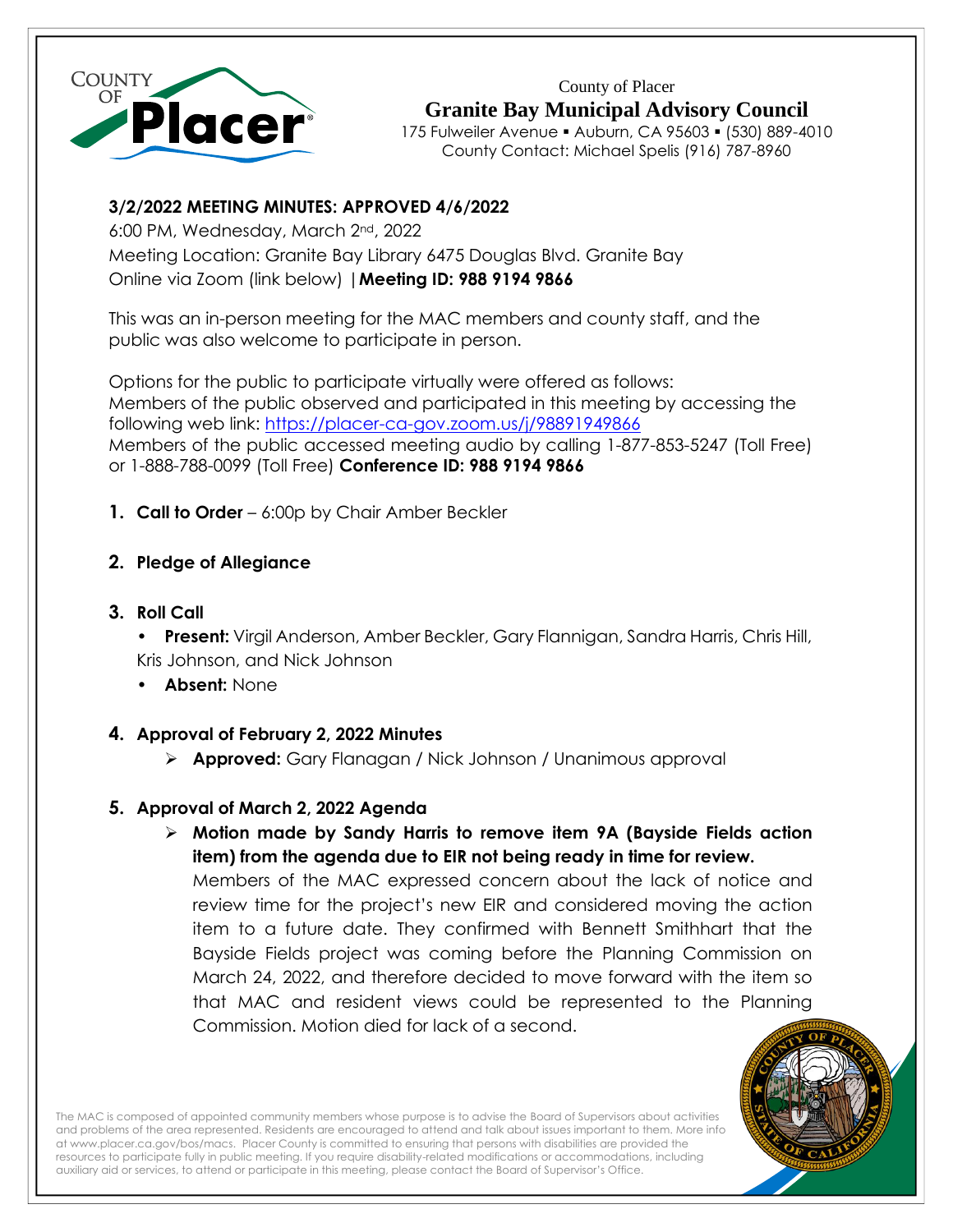- ➢ **Motion to approve March 2, 2022 Agenda with the amendment that the Natural Resources, Open Spaces and Trails Committee Update (item 11A) be moved to MAC Member Reports (item 6E).**
	- o **MOTION:** Virgil Anderson/Nick Johnson
	- o **Yes –** Virgil Anderson, Amber Beckler, Gary Flannigan, Chris Hill, Kris Johnson, and Nick Johnson
	- o **No –** Sandy Harris
	- o **Abstain –** None
	- o **Absent –** None
	- o **MOTION PASSED: 6/1**

#### **6. Public Safety & MAC Member Reports**

- **A.** Placer County Sheriff's Office None
- **B.** California Highway Patrol Officer Dave Martinez
	- February 2022 report: 82 non-injury collisions, 77 injury collisions, 393 citations, 225 motor assist, 39 DUI arrests, 2 fatalities. Of these, 14 of the crashes were in Granite Bay.
	- CHP was present at the Lakeside Little League Opening Day on March 6, 2022.
	- CHP offers Smart Start presentations to groups of new drivers. Please call the Auburn office if interested in scheduling one.
	- CHP now has Officer Chris Kelly working on issues related to homeless people and encampments. He can be reached at the Newcastle office 916.663.3344.

**C.** South Placer Fire – Chief Mark Duerr

- February 2022 report: 275 responses, 178 for EMS, 60 general aid, 13 fires, 24 calls from care facilities (9% of calls)
- SPFD Board will be meeting March 9, 2022 to discuss tax assessment with SCI consultant.
- **D.** CalFire Ryan Woessner, Fire Marshall Placer County
	- January 2022 report compared to January 2021: 12 acres burned (5 acres in 2021), 33 wildland fires (14 in 2021), 63 structure fires (55 in 2021). Vegetation fires have double last year.
	- Placer Crews 1 and 2 have been working out at Granite Bay and Beal's Point creating 2 miles of 100ft-wide defensible space and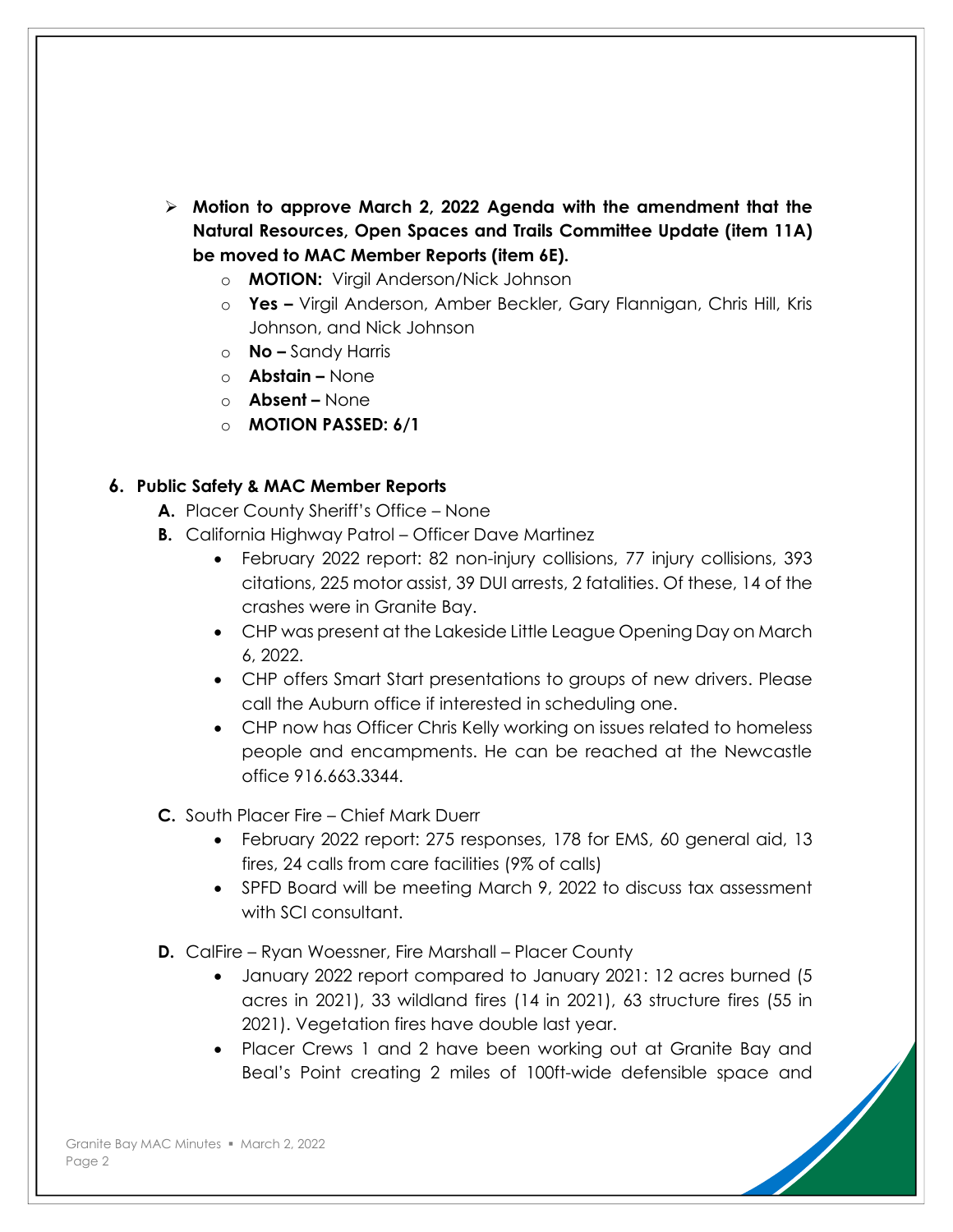piling/burning debris. Each crew costs on \$228/day, which is a great price for the amount they are able to do.

- In response to a resident question, he explained that helicopters at Folsom Lake are doing their Winter safety checkoffs. They come out of McClellan and it is safest for them to do the checks over water.
- **E.** MAC Member reports
	- Kristine Johnson Natural Resources, Open Space & Trails Committee update
		- o The committee has been reviewing the master plan of current and planned trails. They are looking for ways to connect trails to the Granite Bay business districts.
		- o Trail Boost is a non-profit created by Granite Bay resident Scott Piefer which supports the development of trails with taxdeductible donations. They are focused on connecting the dots between the existing trails.
- o The MAC may want to consider splitting the committee into a Natural Resources Committee and a Trails Committee.

#### **7. Public Comment:**

- Jim Gardner—lives in Folsom Lake Estates and is having issues with the drainage canal that borders his property but is located on a County easement. It is currently 95% blocked and likely to soon cause flooding. Supervisor Jones indicated that she and Director Spellis will assist him with getting it taken care of at the county.
- Brady Nation expressed concern regarding SB 9 & 10 (new highdensity housing laws). He is hoping the County will consider mitigation measures and a moratorium on new permits.
- John Marshea expressed concern regarding the floodplane his neighbor is filling. He expressed gratitude to Supervisor Jones and Director Spellis for assisting him with the matter.

## **8. Information Non-Action Items**

#### **A. Zoning Ordinance Text Amendments**

Planning Services Division staff is preparing text amendments to the Zoning Ordinance that will include minor technical clarifications and corrections to fix grammatical issues and resolve language conflicts, targeted revisions to specific sections of existing code, and re-writing code sections to be consistent with recently adopted housing and habitat conservation programs, and to address feedback received from the public and the Board of Supervisors. Staff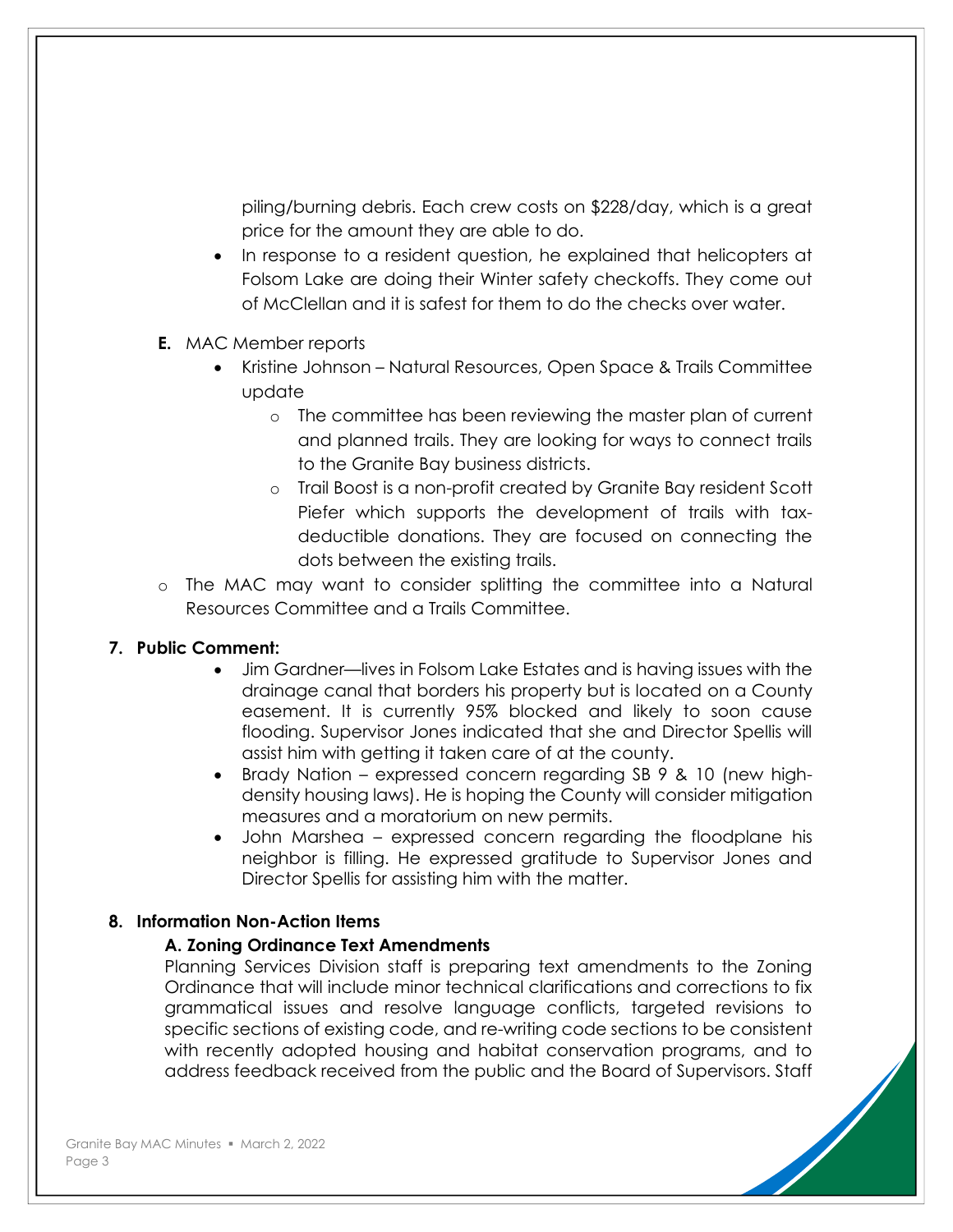elicited feedback on these proposed amendments and final changes will be presented to the MAC as an action item at a later date.

**Presenter: Kally Kedinger-Cecil, Senior Planner (via zoom)**

- MAC members expressed concern about the new language giving too much authority to the Planning Director and removing MACs from the process. MAC members spend time reading, studying, and advocating for their community, whereas townhalls are more reactionary and often are the first time that information is being shared and are therefore not the appropriate forum for decisions/recommendations.
- Kally clarified that if the Granite Bay Community Plan has stronger language than the Zoning Ordinance, then the GBCP wins.
- MAC members would like to see the actual language from the state law(s) that County staff cite in their interpretation of the care facilities zoning.
- Kally will provide this feedback to the Planning Commission and Board of Supervisors.

#### **9. Action Items**

**A. Proposed Bayside Fields Project on Bayside Church campus in Granite Bay** Bayside Church (Applicant) proposes to develop recreation uses on a 17.3 acre portion of the 34.6-acre Bayside Church campus in Granite Bay. Proposed uses include a field area for three to five soccer fields, children's play area, picnic area, concession/restrooms building, storage building, and parking. Approximately 5.7 acres of the 17.3-acre site would be used for passive recreation. Planning Staff sought feedback from the public and a recommendation from the MAC on this proposed project. Public feedback and the MAC recommendation will be provided to the Planning Commission. **Presenter: Bennett Smithhart**

- Comments in support of the fields identified the fields as a community asset, a value to local Granite Bay sports leagues with the ability to use the fields, the lighted fields allow for extended use especially those from soccer, private funding versus taxpayer funded fields, satisfies demand identified by soccer use of our existing fields in Granite Bay, and higher tech lights that limit glare.
- Representatives from local soccer and lacrosse leagues expressed the great difficulty they have in finding adequate fields for practices and games, which often leads to loss of play or needing to go to other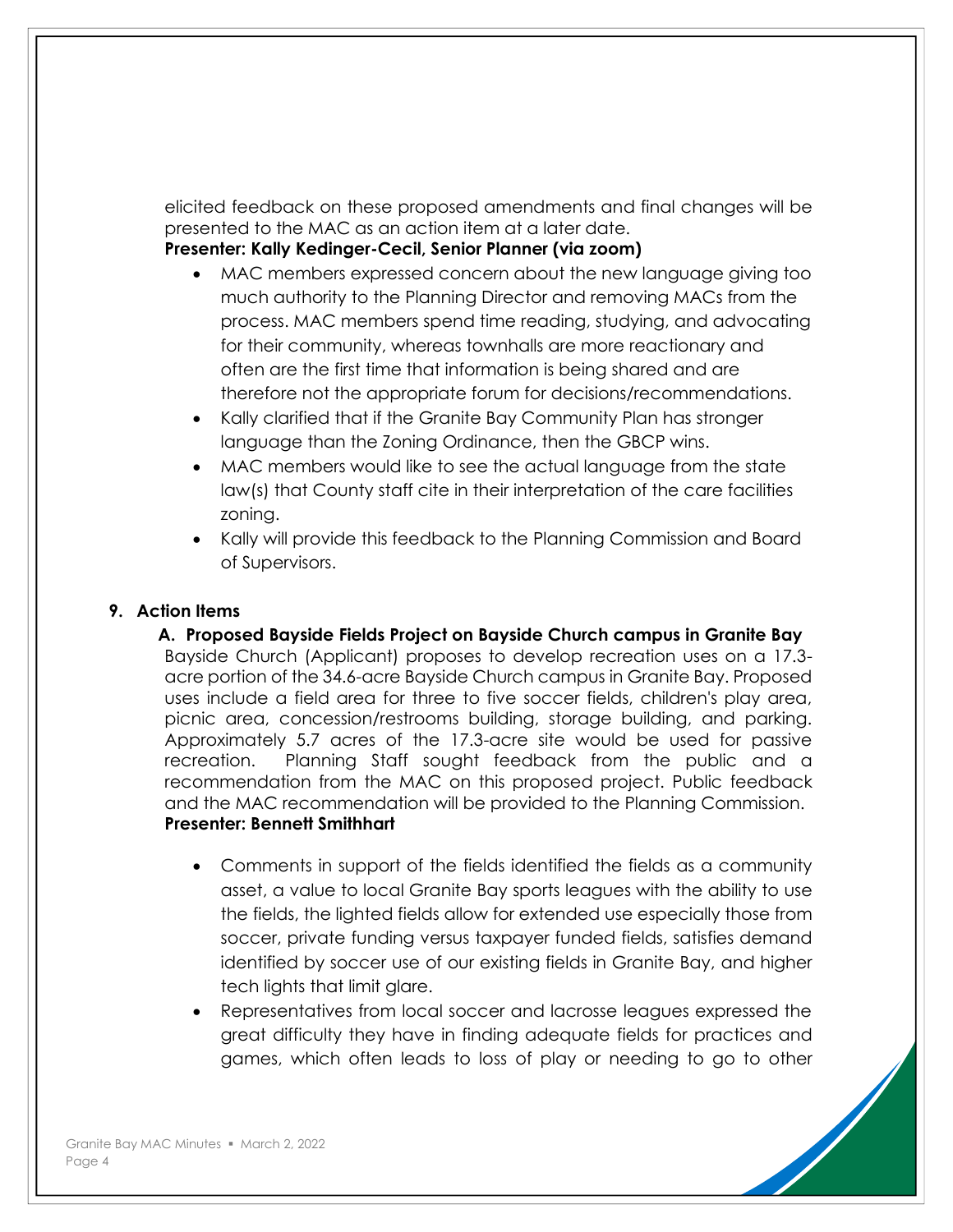locations (such as Roseville or Rocklin). They felt that a community as prestigious as Granite Bay should be able to provide these types of amenities.

- Concerns were raised regarding the lighting in general and the extended use of the fields during the week and weekends, potential noise, traffic concerns, nocturnal wildlife and open space impacts, viewshed impacts of adjacent neighbors and conflicts with the Granite Bay Community plan goals, particularly around lighting and preserving the rural aesthetic**.**
- Notification to neighbors was unclear and it was suggested that it needed to be more inclusive for the Planning Commission hearing.
- Neighbors directly adjacent to the fields shared their concerns, some opposed, some with support and others with suggested compromises.
- Some neighbors living in the vicinity of the project are experiencing noise issues with current events. They have reported issues to PCSO, but those reports are not passed along to the County. Residents were advised to contact Placer County Code Enforcement to register complaints.
- Residents and MAC members voiced concern about the process and not receiving the EIR addendum prior to the MAC meeting and in particular to allow enough time to review the wetland mitigation and traffic mitigation sections to ensure they are properly analyzed. It was identified that the EIR should properly evaluate any new or significant impacts based on the revised CUP scope.
- It was questioned why additional parking spaces were needed in excess of what was required by the soccer field use.
- It was also noted as a point of concern whether the local soccer clubs would actually get access given the second priority outlined in the revised project proposal. If access was not available, this would fundamentally change the assumption of the public value outside of those that are members of Bayside Church.
- ➢ **Motion to conditionally approve the project with the following recommendations:**
	- 1. There be reasonable accommodations made for lighting (e.g. no lights after 8:30PM on Monday through Thursday).
	- 2. Notice be provided to the neighborhoods adjacent to the project.
	- 3. Review wetland mitigation and consider opting in to the PCCP.